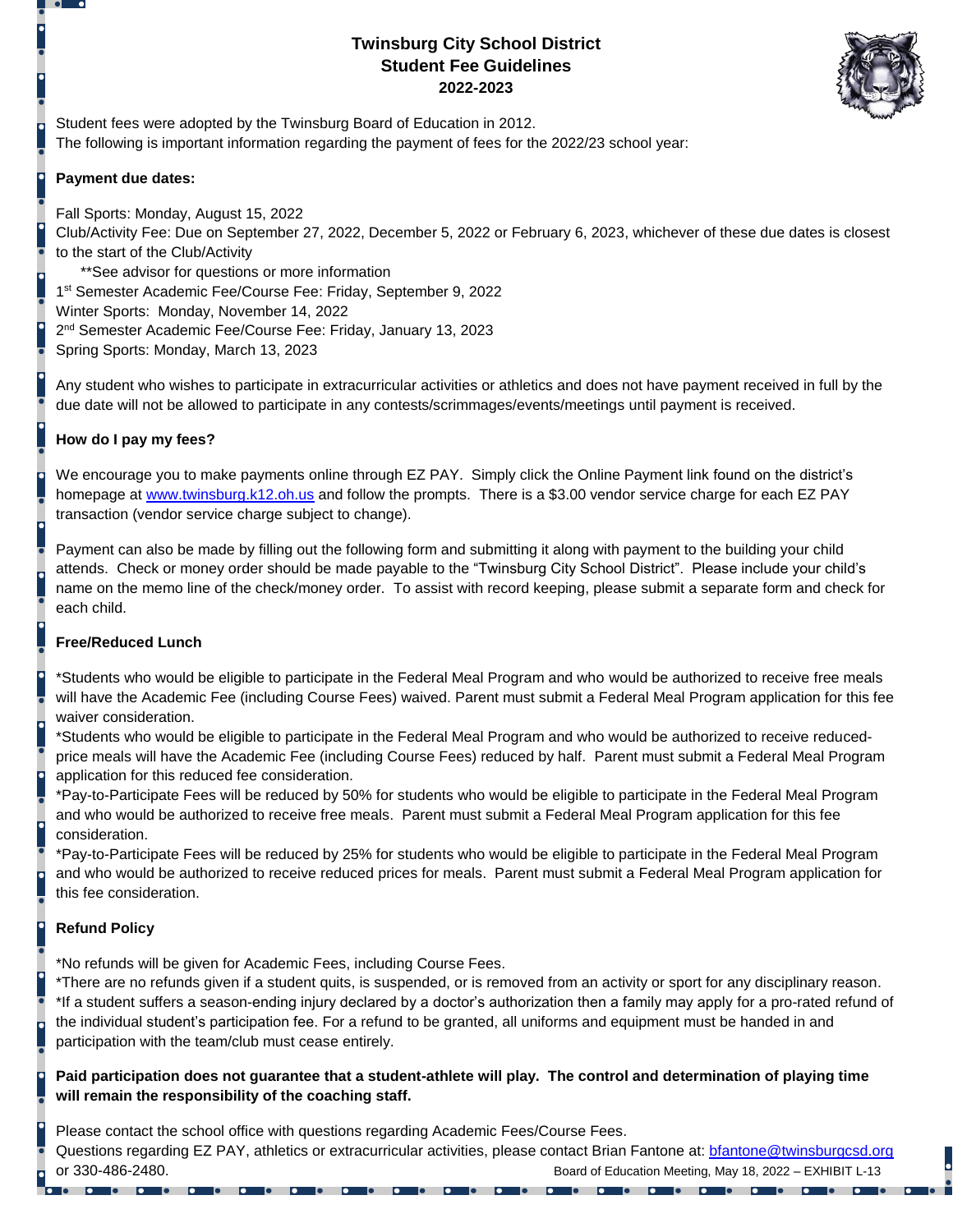# **Twinsburg City School District Student Fee Payment Form 2022-2023**



To assist with record keeping, please submit a separate form and check for each child.

| Name of Student:                     | Student ID: Annual Student ID: |  |
|--------------------------------------|--------------------------------|--|
| Student Address:                     |                                |  |
| Parent Name:                         | Phone Number: _______________  |  |
| Family E-mail address: _____________ |                                |  |
| School:                              | Grade:                         |  |

 $\overline{\cdot}$ 

Date Paid: \_\_\_\_\_\_\_\_\_\_\_\_\_\_\_\_\_\_\_ Check/Money Order number: \_\_\_\_\_\_\_\_\_\_\_\_\_\_\_

Please list fee to be paid including specific activities/sports, and their corresponding fees. Please print legibly.

|        | Academic Fees - Course Fees Only | Cost |
|--------|----------------------------------|------|
|        |                                  |      |
| c      |                                  |      |
| ົ<br>J |                                  |      |
| 4      |                                  |      |
| 5      |                                  |      |
| 6      |                                  |      |
|        | <b>TOTAL</b>                     |      |

|   | Activity - Sport Fees Only | Cost |
|---|----------------------------|------|
|   |                            |      |
|   |                            |      |
| ີ |                            |      |
|   |                            |      |
|   | <b>TOTAL</b>               |      |

I/We, as parent(s)/legal guardian(s) of the above named student/athlete, have read, understood, and agree to the attached guidelines set forth for Student Fees in the Twinsburg City School District.

I/We understand that I/we must complete and submit the "School Instructional Fee Waiver Adult Consent Form" (see attached) if I/we believe my/our child may be eligible to receive Free or Reduced lunches so that this information may be shared with school officials.

Parent/Guardian Name (Please Print): \_\_\_\_\_\_\_\_\_\_\_\_\_\_\_\_\_\_\_\_\_\_\_\_\_\_\_\_\_\_\_\_\_\_\_\_\_\_\_\_\_\_\_\_\_\_\_\_\_\_\_\_

Parent/Guardian Signature: \_\_\_\_\_\_\_\_\_\_\_\_\_\_\_\_\_\_\_\_\_\_\_\_\_\_\_\_\_\_\_\_\_\_\_\_\_\_\_\_\_\_\_\_\_\_\_\_\_\_\_\_\_\_\_\_\_\_\_\_

Mailing address for the Twinsburg Athletic Department:

**Professor Professor** 

Twinsburg High School c/o Brian Fantone 10084 Ravenna Road Twinsburg, OH 44087

| $\cdot$ (For Office Use) | Date Paid: Note that the painting of the painting of the painting of the painting of the painting of the painting of the painting of the painting of the painting of the painting of the painting of the painting of the paint | Cash:    |
|--------------------------|--------------------------------------------------------------------------------------------------------------------------------------------------------------------------------------------------------------------------------|----------|
| . .<br>11                | Amount:                                                                                                                                                                                                                        | Check #: |
| $\blacksquare$           | Received by:                                                                                                                                                                                                                   |          |

**To a long of the contract of the contract of the contract of the contract of the contract of the contract of t** 

**Io de la compa**